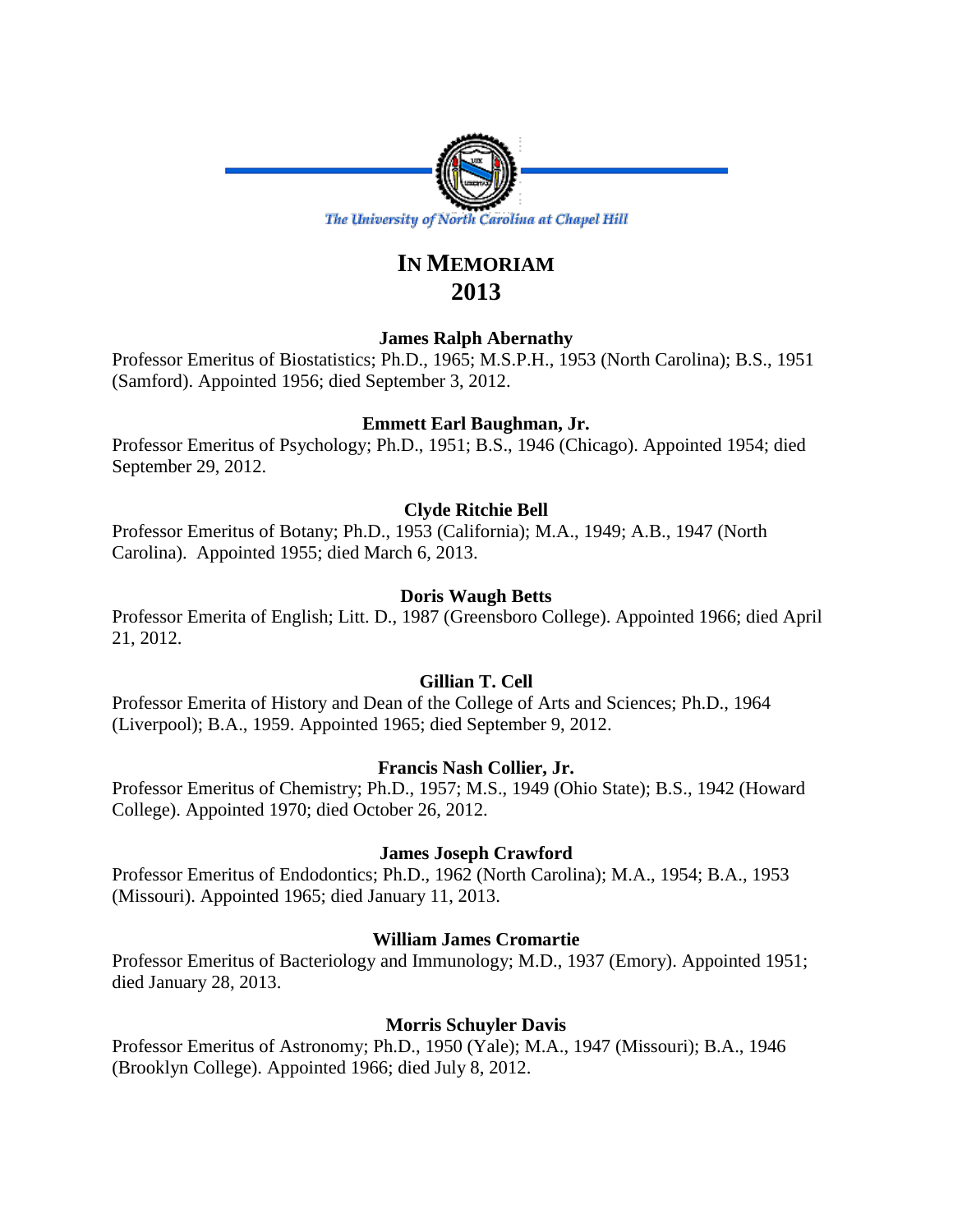### **Alice Elizabeth Dietz**

Clinical Associate Professor of Nursing; M.P.H., 1970 (UNC-Chapel Hill); M.S., 1957; B.S.N.E., 1951 (Pennsylvania). Appointed 1977; died August 15, 2012.

#### **Jesse Wilbert Edgerton**

Professor Emeritus of Psychiatry; Ph.D., 1953 (Duke); M.A., 1947 (Florida); B.S., 1940 (Guillford). Appointed 1965; died October 1, 2012.

## **William Clyde Friday**

President of the University of North Carolina; LL.D. 1988 (UNC-Chapel Hill); LL.B., 1948 (University of North Carolina); B.S., 1941 (North Carolina State University). Appointed 1956; died October 12, 2012.

### **Joseph Morris Garfunkel**

Professor Emeritus of Pediatrics; M.S., 1953 (Temple); M.D., 1948 (Temple School of Medicine). Appointed 1985; died January 16, 2013.

#### **Herbert Spencer Harned, Jr.**

Professor Emeritus of Pediatrics; M.D., 1945; B.S., 1942 (Yale). Appointed 1958; died January 7, 2013.

# **Betty Hatch Landsberger**

Professor Emerita of Nursing; Ph.D., 1951 (Cornell); M.A., 1940 (Michigan); B.A., 1939 (Florida). Appointed 1976; died September 13, 2012.

#### **Richard E. Luby**

Professor of Music; D.M.A., 1977; M.M.A., 1975 (Yale); M.S., 1970 (Juilliard); B.M., 1976 (Curtis Institute of Music). Appointed 1979; died January 29, 2013.

#### **Melinda Meade**

Professor of Geography; Ph.D., 1974 (University of Hawaii); M.A., 1970 (Michigan State University); B.A., 1966 (Hofstra University); Appointed 1978; died November 19, 2013.

#### **Robert Millikan**

Professor Emeritus of Epidemiology; Ph.D., 1993; M.P.H., 1991 (University of California, Los Angeles), D.V.M., 1984; B.S., 1982 (University of California, Davis). Appointed 1993; died October 7, 2012.

#### **Jerry Leath Mills**

Professor Emeritus of English; Ph.D., 1969; A.M., 1961 (Harvard); A.B., 1960 (UNC-Chapel Hill). Appointed 1965; died July 22, 2012.

#### **Jerry D. Saye**

Professor Emeritus of Information and Library Science; Ph.D., 1975, M.L.S., 1971 (Pittsburgh); B.S., (Wisconsin). Appointed 1985; died June 7, 2012.